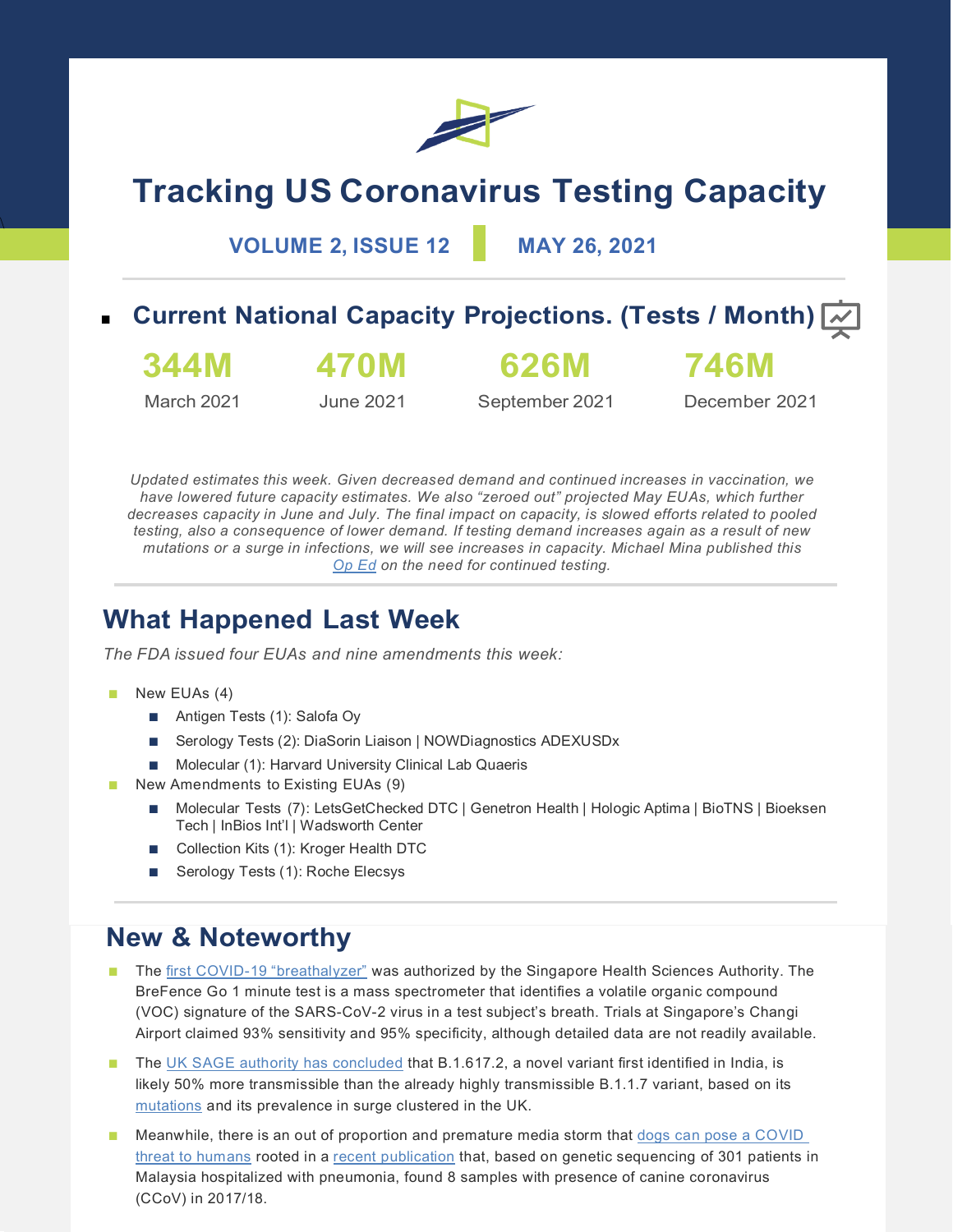# **Food for Thought**

*Who writes the rules on masking? New CDC guidance allows businesses to decide for themselves*

- The Misconception of HIPAA: When the CDC's updated mask guidance for vaccinates individuals was released, it made particular note of the fact [that private companies still had the right to require](https://www.businessinsider.com/cdc-masks-fully-vaccinated-private-companies-require-2021-5)  [masks for all patrons.](https://www.businessinsider.com/cdc-masks-fully-vaccinated-private-companies-require-2021-5) But companies electing to forgo mask requirements for those who can prove they have been vaccinated is causing many to wonder: [is this a violation](https://www.mahoningmatters.com/local-news/is-it-a-hipaa-violation-if-businesses-request-proof-of-covid-vaccine-what-experts-say-3803697) of my HIPAA-protected right to keep my health information confidential? [Short answer –](https://www.usatoday.com/story/news/factcheck/2021/05/19/fact-check-asking-vaccinations-doesnt-violate-hipaa/5165952001/) no. HIPAA applies only to [certain](https://www.tampabay.com/news/health/2021/05/17/is-it-a-hipaa-violation-if-businesses-request-proof-of-vaccine-what-experts-say/)  [specific entities, not all](https://www.tampabay.com/news/health/2021/05/17/is-it-a-hipaa-violation-if-businesses-request-proof-of-vaccine-what-experts-say/) businesses outside healthcare and does not "give someone personal protection against ever having to disclose their health information."
- CDC guidance for schools, however is to continue masking. A study of a Georgia elementary school showed [a 37% lower infection rate](https://www.medscape.com/viewarticle/951711?src=mkm_covid_update_210524_MSCPEDIT&uac=158276FX&impID=3396561&faf=1) in schools requiring masks. Evidentiary, when it comes to kids, it's still what you wear from ear to ear that matters.

#### *Debate over Virus Origins Reignites*

- The [Wall Street Journal](https://www.wsj.com/articles/intelligence-on-sick-staff-at-wuhan-lab-fuels-debate-on-covid-19-origin-11621796228) covered new information that three researchers from the Wuhan Institute of Virology (WIV) were sick and in the hospital with COVID-19-like symptoms in November 2019, fueling debate over whether COVID-19 is the result of a lab leak.
- The [Washington Post](https://www.washingtonpost.com/politics/2021/05/25/timeline-how-wuhan-lab-leak-theory-suddenly-became-credible/?utm_campaign=wp_post_most&utm_medium=email&utm_source=newsletter&wpisrc=nl_most&carta-url=https%3A%2F%2Fs2.washingtonpost.com%2Fcar-ln-tr%2F32b65dd%2F60ad21209d2fdae3025f7caa%2F5972d1c79bbc0f1cdceb8dbb%2F8%2F70%2F60ad21209d2fdae3025f7caa) walks through the timeline of SARS-CoV-2 origin hypotheses, concluding that a lab leak theory cannot be fully dismissed.
- Commentary: While virus origin theories have little to contribute to dealing with the pandemic underway, understanding if human error did lead to the release of a virulent virus is critical to make sure it does not happen again. Confirmed data is lacking, but a few key points: #1 [the RaTG13 bat](https://www.thetimes.co.uk/article/seven-year-covid-trail-revealed-l5vxt7jqp)  [virus was identified in an outbreak in 2012](https://www.thetimes.co.uk/article/seven-year-covid-trail-revealed-l5vxt7jqp) and was sent to WIV for storage and analysis; #2 required [mutations in the receptor binding site](https://thebulletin.org/2021/05/the-origin-of-covid-did-people-or-nature-open-pandoras-box-at-wuhan/) in the furin cleavage site arising naturally simultaneously is *relatively* unlikely; #3 although RaTG13 is the closest known zoonotic relative of the human virus, a [necessary natural intermediate host has not yet been identified;](https://www.thelancet.com/journals/lancet/article/PIIS0140-6736(20)30183-5/fulltext) #4 concerns about WIV safety lapses had been previously (2017-18) reported. Let's stay calm and focused on fighting the virus today – but learn what we can to fight more effectively in the future.

#### *Spring Semester Comes to a Close, and Planning for Fall Semester is in Full Swing*

- [Burbio's](https://info.burbio.com/school-tracker-update-may-24) data: With the current school year ending, no major changes in school status.
	- % US K-12 students attending "virtual-only" schools = 2.4% (from 2.6% last week)
	- % US K-12 students attending "traditional in-person/every day" schools = 69.2% (from 68.6%)
	- \$ US K-12 students attending "hybrid" schools = 28.4% (from 28.8%)
- Meanwhile, states that have had their share of the \$10 billion for school COVID-19 testing since April have been [slow to pass it on to schools.](https://www.360dx.com/covid-19/states-slow-pass-10b-cdc-covid-19-screening-funds-schools?utm_source=Sailthru&utm_medium=email&utm_campaign=360DN%20Wed%202021-05-26&utm_term=360Dx%20Daily%20News#.YK6F15NKiAl) Also, the Department of Defense awarded three [agreements](https://www.defense.gov/Newsroom/Releases/Release/Article/2633565/memorandum-of-understanding-for-acquisition-support-signed-between-the-departme/) totaling \$650 million. This additional funding will further expand domestic COVID-19 testing for targeted populations, including K-8 schools.
- In higher ed, even more universities [\(404 this week, up from 361 last week\)](https://www.chronicle.com/blogs/live-coronavirus-updates/heres-a-list-of-colleges-that-will-require-students-to-be-vaccinated-against-covid-19) are now *requiring* vaccines for the fall semester.